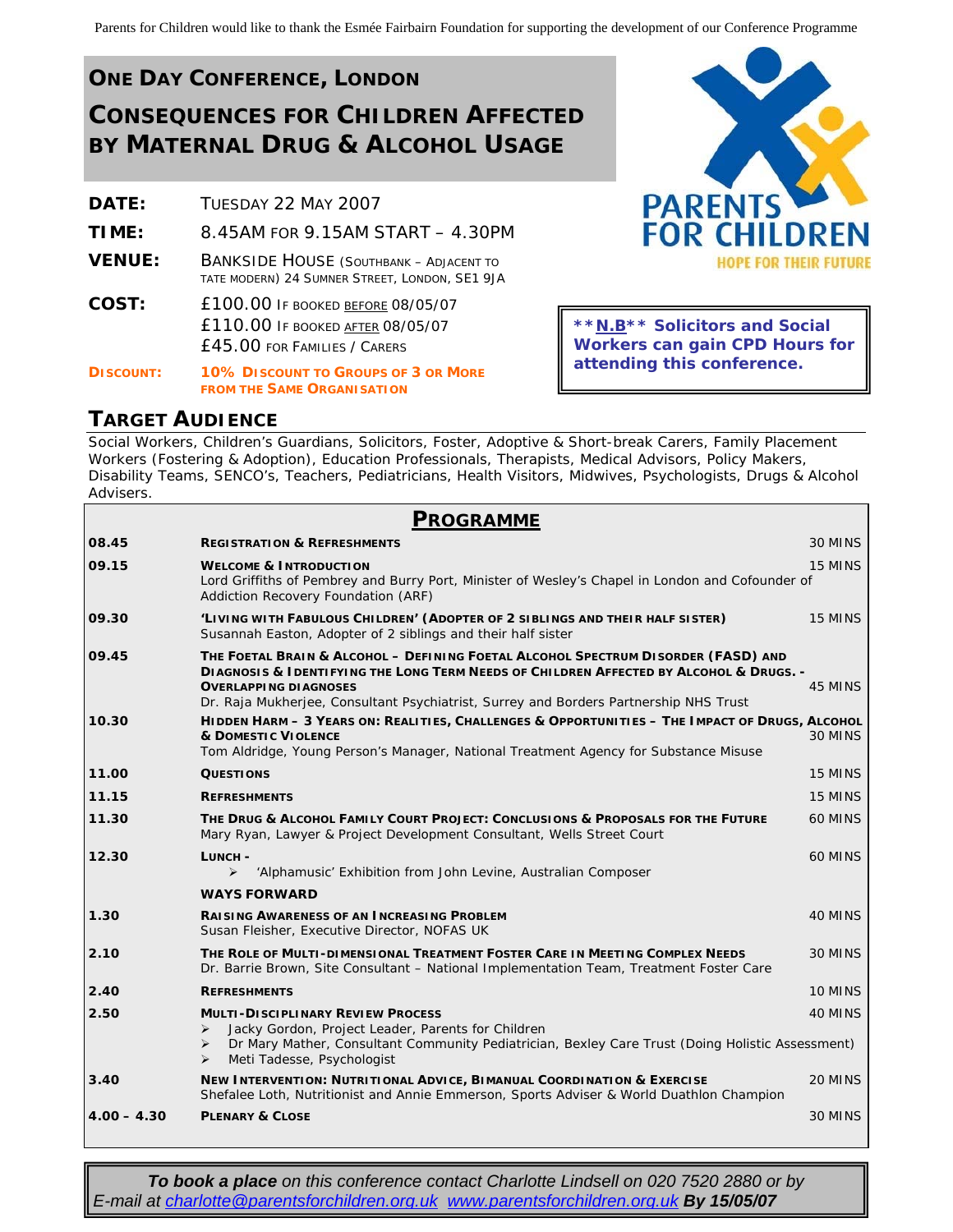## **CERTIFICATE OF ATTENDANCE & CPD HOURS**

All delegates will receive a certificate after attending this conference. Certificates for Social Workers and Solicitors will detail the total CPD hours (as below).

#### **CPD Points for Social Workers:**

**CPD Hours:** 6 Hours 50 Minutes

**CPD Points for Solicitors through The Law Society**

**CPD Reference for this course:** DFZ / PAFC **Grade:** Intermediate **CPD Credit:** 5 Hours 50 Minutes

# **TESTIMONIALS OF THIS CONFERENCE**

Parents for Children ran this conference in London in November 2006, due to its success, we are running this event again in London and in Sheffield. See the comments below from a range of delegates who attended our November conference:

*'Thank you all.' (Foster carer and parent).* 

*'Wonderful experts in the field. Would prefer not to come to London, had to get up at 4am - tired by 3pm! But pleased I came.' (Specialist Drug & Alcohol Midwife from Newcastle).* 

*'All the speakers topics were very useful, thanks to Parents for Children for an interesting insight into consequences for children affected by maternal drug and alcohol usage (all carers should attend).' (Carer).* 

*'Thank you for a very interesting day. Video re: FAS and music CD's I will consider purchasing for service users' (Social Worker).* 

*'Well organised'. (Parent)* 

*'fascinating and very relevant' (Social Worker).* 

*'I like the way the day was arranged so that (mainly) the p.m. activities were more entertaining (no problem of staying awake)' (Social Worker).* 

*'Loved the food, the content and the company.' (Carer).* 

*'I liked the variety of speakers and comments from the floor and diversity of attendance.' (Named Nurse Safeguarding Children).*

*'Impressed with the enthusiasm of speakers and others'. (Social Worker - Child Care Team).* 

*'Excellent!!' (Supervising Social Worker)* 

*'Info on fetal alcohol and affects = most interesting for me'. (Adoptive Mother/Social Worker).* 

*'The different views brought by the various speakers. Fascinating and relevant information shared by Anne Greenough.' (Fostering Social Worker).* 

 *'Diversity of topic.' (Senior Project Worker).* 

*'I thought all speakers were excellent.' (Specialist drug & alcohol midwife).* 

*'The conference moved and flowed quite nicely, not rushed.' (Parent Development Worker).*

# **AIMS & LEARNING OUTCOMES**

Recent research into the area of children affected by birth mother's use of drugs and alcohol has shown that this is a serious and increasing contemporary problem. A recent BBC documentary found that there are no reliable figures of the number of children affected, but experts estimate that there are about 7,000 children living in the UK, who were born with lifelong incurable problems caused by their mother's drinking during pregnancy. Mothers' drug-taking too is a factor in a significant proportion of care proceedings, often leading to the permanent removal of those children from their birth family. A number of these children are in the looked after population, some will need to be placed with permanent families, or, for adoption.

A range of national and international experts have been assembled for the programme of this conference, to highlight the needs of the children involved and ways in which their long-term needs can be diagnosed. Other speakers will address ways in which these children can be helped, from a multi-disciplinary approach. The speakers represent a range of disciplines, including a Psychologist, Lawyer, Psychiatrist, Pediatrician and a parent.

*To book a place on this conference contact Charlotte Lindsell on 020 7520 2880 or by E-mail at [charlotte@parentsforchildren.org.uk](mailto:charlotte@parentsforchildren.org.uk) [www.parentsforchildren.org.uk](http://www.parentsforchildren.org.uk/) By 15/05/07*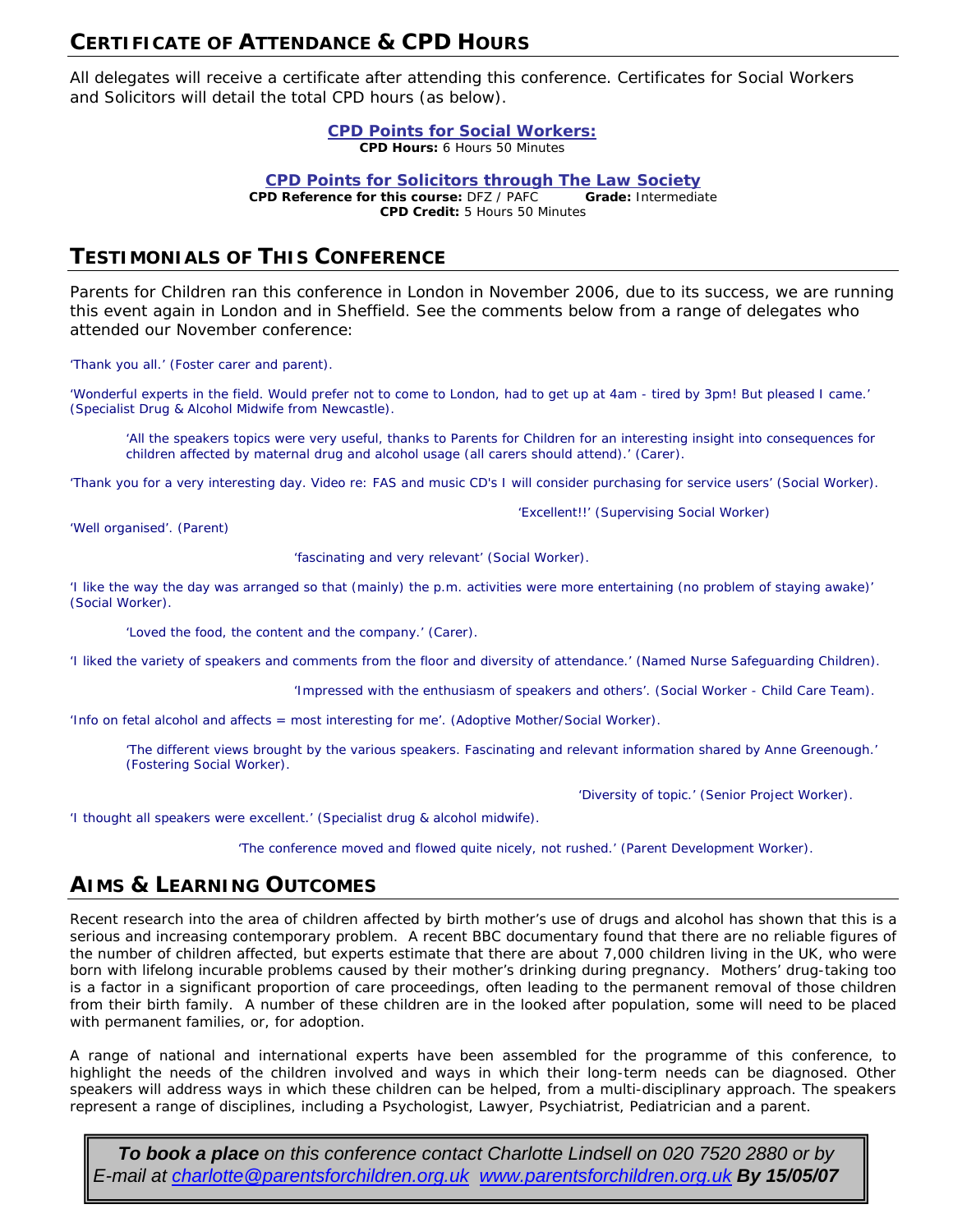The course is designed for social workers, lawyers involved in care proceedings, health professionals and those working within the field of drugs and alcohol.

Despite the increasing focus of the risks of drugs and alcohol, surprisingly little attention has been paid to the needs of the unborn child. Delegates would therefore not need any prior knowledge on this topic as the programme aims to heighten this knowledge.

From attending this conference, delegates will be aware of, and understand, the permanent problems for these children and the risks for their future, together with the potential of the legal system to balance these risks, and, ways forward. Delegates should be inspired to disseminate these messages and highlight the risks and permanent problems for these unborn children, of maternal drug and alcohol usage.

### **BIOGRAPHIES**

**Edwina Brocklesby – PhD BSc (Econ) CQSW Director, Parents for Children.** After 20 years of fostering, adoption, child protection and promotional work of the Children's Act '89 with its duty to promote contact, Eddie felt compelled towards researching the realities of post-adoption contact. 10 years later, in the lives of 138 children, her qualitative research focuses on letterbox contact that became the norm. Eddie is now the Director of Parents for Children, where many of the placements have ongoing and increasingly complex contact.

**Susan Fleisher** is Executive Director of NOFAS UK. NOFAS UK is committed to helping individuals affected by Foetal Alcohol Spectrum Disorder (FASD) and their families. It promotes public awareness about the risks of alcohol consumption during pregnancy. NOFAS UK is a charity with the goal of raising awareness and to support individuals with FASD, their families and carers. Member of the Advisory Group on Fetal Effects of Alcohol Systematic Review for the Department of Health. Founder of the International FASD Medical Advisory Panel. Member of Advisory Committee - International Conference on FASD Research, Policy and Practice Around the World. Adoptive mother of a 19 year old daughter with FAS.

**Shefalee Loth.** Associate Public Health Nutritionist, Msc Public Health Nutrition, London School of Hygiene and Tropical Medicine. Experience of working within SureStart and Childrens' Centres advising on maternal and child nutrition; working on an infantfeeding programme in Lusaka, Zambia; and writing a systematic review on behalf of the World Cancer Research Fund.

**Mary Ryan, Independent Family & Child Care Consultant.** Mary Ryan has been working with RTB Associates as an independent family and child care consultant since 1996. Recent commissions have come from a wide range of local authorities and PCTs in England, as well as other organisations including the Department of Health, YoungMinds, Research in Practice, the National Children's Bureau and Family Rights Group. The work has included multi-agency audits of need to inform the development of services; the evaluation of services for children and families; literature reviews of research evidence; developmental work in relation to the mental health needs of young offenders and improved services for families where parents are misusing drugs or alcohol or have mental health problems.

Mary Ryan is a lawyer who, when in practice, specialised in public law relating to children and families and combined legal practice with social care research, training and development work. She was the legal adviser for, and subsequently Director of, Family Rights Group from 1982-1996.

She is the author of The Children Act 1989: Putting it into Practice (Ashgate, 2<sup>nd</sup> edition 1999); Working with Fathers (Radcliffe Medical Press, 2000); Fathers Matter: Research Findings on fathers and their involvement with social care services (FRG 2006) and Champions for Children, a series of research and practice briefings for local authority councillors (2004-2006, Research in Practice).

**Dr Raja Mukherjee, Consultant Psychiatrist.** Dr Raja Mukherjee, is a Consultant Psychiatrist for people with learning Disability in Surrey and Border Partnership trust. He has a lifespan interest and expertise in neurodevelopmental conditions such as Autism and ADHD. His interest specifically in FAS started 5 years ago. The discovery that there was very little UK work into FAS led him to begin to research, teach , publish as well as see patients with FAS clinically. Dr Mukherjee has given evidence on FAS to the DOH, House of Lords and is a member of the NOFAS UK medical advisory panel. He has spoken at over 20 national, regional, and international conferences on the subject of FAS. Dr Mukherjee has published numerous articles in peer reviewed journals and lay press about FAS as well as appearing on numerous TV programmes on the subject. Dr Mukherjee is currently one of the few people in the UK specialising in children and adults with FAS, offering tertiary level advice and support in order to raise the profile of the condition in the UK.

#### **'Alphamusic' from John Levine, Australian Composer (Lunch-time Exhibition)** [www.silenceofmusic.com](http://www.silenceofmusic.com/)

John Levine has spent his working life in music research and composition. He has studied brain function, meditation techniques, psychology and the metaphysics of illness.

- The study of brainwaves and how they affect mood has been proved by science. John deliberately incorporates this knowledge into all his music.
- Alphamusic encourages your brain to calm down and produce [brainwaves](http://www.silenceofmusic.com/articles/brainwaves1.html) at a slower frequency, called [alpha.](http://www.silenceofmusic.com/articles/brainwaves2.html)
- In *alpha* state the brain produces [chemical hormones](http://www.silenceofmusic.com/articles/brainwaves2.html) known by science to make us feel better, happier, more focussed and even feel more in love!
- In *alpha* you are fully conscious and alert, yet completely relaxed and receptive.
- Many musical traditions influence John's work. He profoundly feels and understands why every culture in the world uses music to assist with the symptoms of illness and give people freedom from emotional pain.
- Effects of Alphamusic on children happy, calm and creative. E.g. Children play more cooperatively and creatively with Alphamusic as a background. Hyperactive (add/adhd) children find the music calming and soothing. There is evidence of *dramatic change* in children with disruptive or aggressive behaviours. Fretful, sleeping and crying babies are soothed. Infants settle more easily.

• *To book a place on this conference contact Charlotte Lindsell on 020 7520 2880 or by E-mail at [charlotte@parentsforchildren.org.uk](mailto:charlotte@parentsforchildren.org.uk) [www.parentsforchildren.org.uk](http://www.parentsforchildren.org.uk/) By 15/05/07*